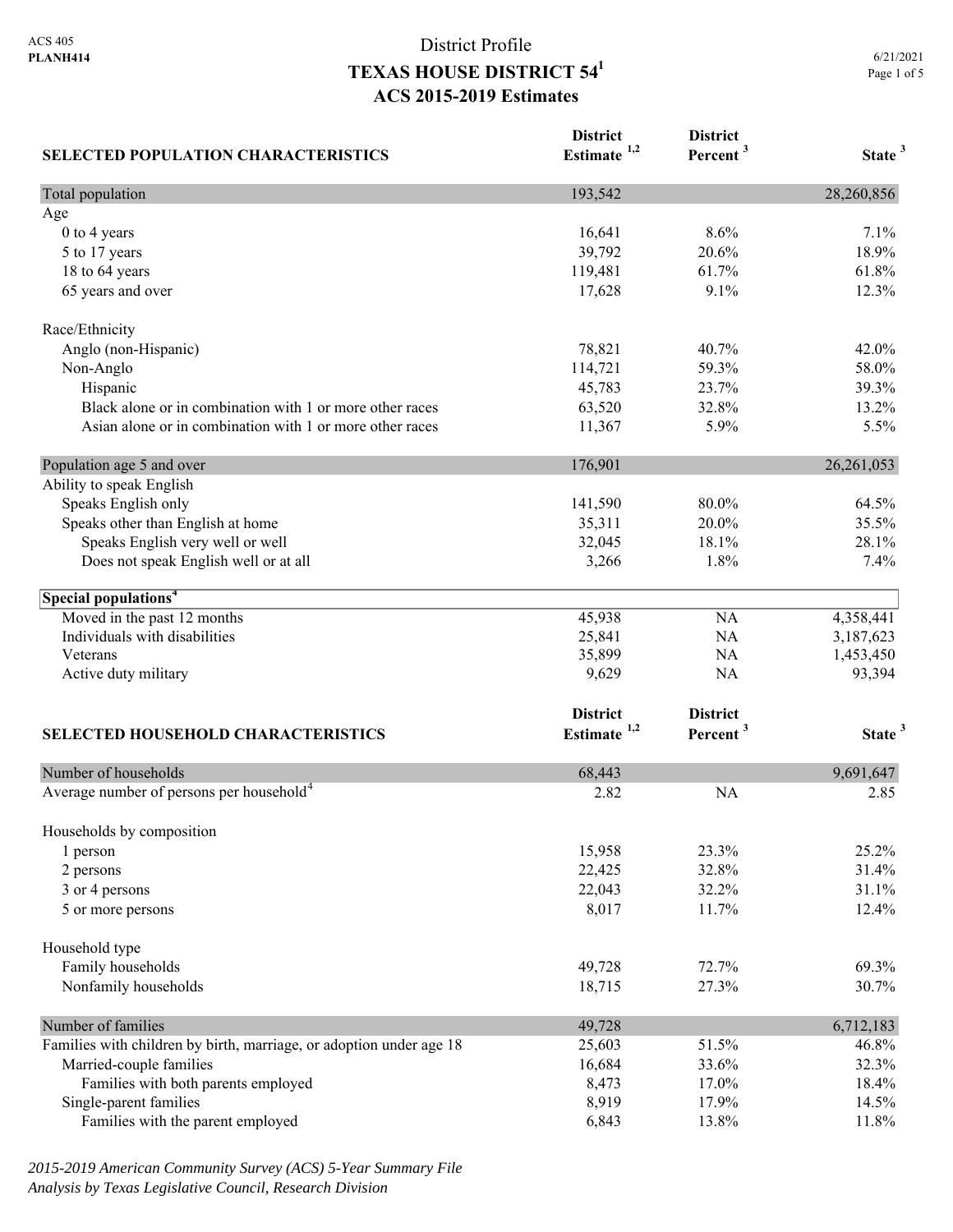| <b>SELECTED EDUCATION CHARACTERISTICS</b>                                | <b>District</b><br>Estimate <sup>1,2</sup> | <b>District</b><br>Percent <sup>3</sup> | State <sup>3</sup> |
|--------------------------------------------------------------------------|--------------------------------------------|-----------------------------------------|--------------------|
| Population age 3 and over enrolled in school                             | 59,973                                     |                                         | 7,681,758          |
| School status                                                            |                                            |                                         |                    |
| In preschool (public and private)                                        | 3,544                                      | 5.9%                                    | $6.0\%$            |
| In kindergarten, elementary, middle, or high school (public and private) | 38,701                                     | 64.5%                                   | 69.8%              |
| In preschool through 12th grade (public only)                            | 39,072                                     | 65.1%                                   | 68.8%              |
| In college, graduate, or professional school                             | 17,728                                     | 29.6%                                   | 24.3%              |
| Population age 25 and over                                               | 118,419                                    |                                         | 18, 131, 554       |
| <b>Educational</b> attainment                                            |                                            |                                         |                    |
| Bachelor's degree or higher                                              | 30,194                                     | 25.5%                                   | 29.9%              |
| Less than high school graduate                                           | 8,745                                      | 7.4%                                    | 16.3%              |
| <b>SELECTED LABOR CHARACTERISTICS</b>                                    | <b>District</b><br>Estimate <sup>1,2</sup> | <b>District</b><br>Percent <sup>3</sup> | State <sup>3</sup> |
| Civilian employed population age 16 and over                             | 77,147                                     |                                         | 13,253,631         |
| Civilian employment sector                                               |                                            |                                         |                    |
| Private sector                                                           | 52,493                                     | 68.0%                                   | 80.1%              |
| Government sector                                                        | 20,932                                     | 27.1%                                   | 13.0%              |
| Self-employed                                                            | 3,522                                      | 4.6%                                    | 6.7%               |
| Industry for civilian employed population                                |                                            |                                         |                    |
| Agriculture, forestry, fishing, hunting, and mining                      | 853                                        | 1.1%                                    | $3.0\%$            |
| Construction                                                             | 5,024                                      | 6.5%                                    | 8.6%               |
| Manufacturing                                                            | 3,057                                      | 4.0%                                    | $8.5\%$            |
| Wholesale trade                                                          | 1,132                                      | 1.5%                                    | 2.9%               |
| Retail trade                                                             | 9,537                                      | 12.4%                                   | 11.4%              |
| Transportation and warehousing and utilities                             | 3,581                                      | 4.6%                                    | 5.9%               |
| Information                                                              | 883                                        | 1.1%                                    | 1.7%               |
| Finance and insurance, and real estate and rental and leasing            | 3,928                                      | 5.1%                                    | 6.7%               |
| Professional, scientific, management, administrative, and waste mgmt.    | 8,077                                      | 10.5%                                   | 11.5%              |
| Educational services and health care and social assistance               | 18,731                                     | 24.3%                                   | 21.6%              |

| Public administration                      | 10.747  | 13.9%   | $4.0\%$    |
|--------------------------------------------|---------|---------|------------|
| Population age 16 to 64                    | 125,618 |         | 18,273,711 |
| Worked at all in the past 12 months        | 93.218  | 74.2%   | 75.4%      |
| Worked 50-52 weeks                         | 70,063  | 55.8%   | 59.0%      |
| Usually worked 35 or more hours per week   | 62,532  | 49.8%   | 52.2%      |
| Usually worked less than 35 hours per week | 7,531   | $6.0\%$ | $6.8\%$    |

Arts, entertainment, recreation, accommodation, and food services 7,369 9.6% 9.2% 9.2% Other services, except public administration  $4,228$   $5.5\%$   $5.2\%$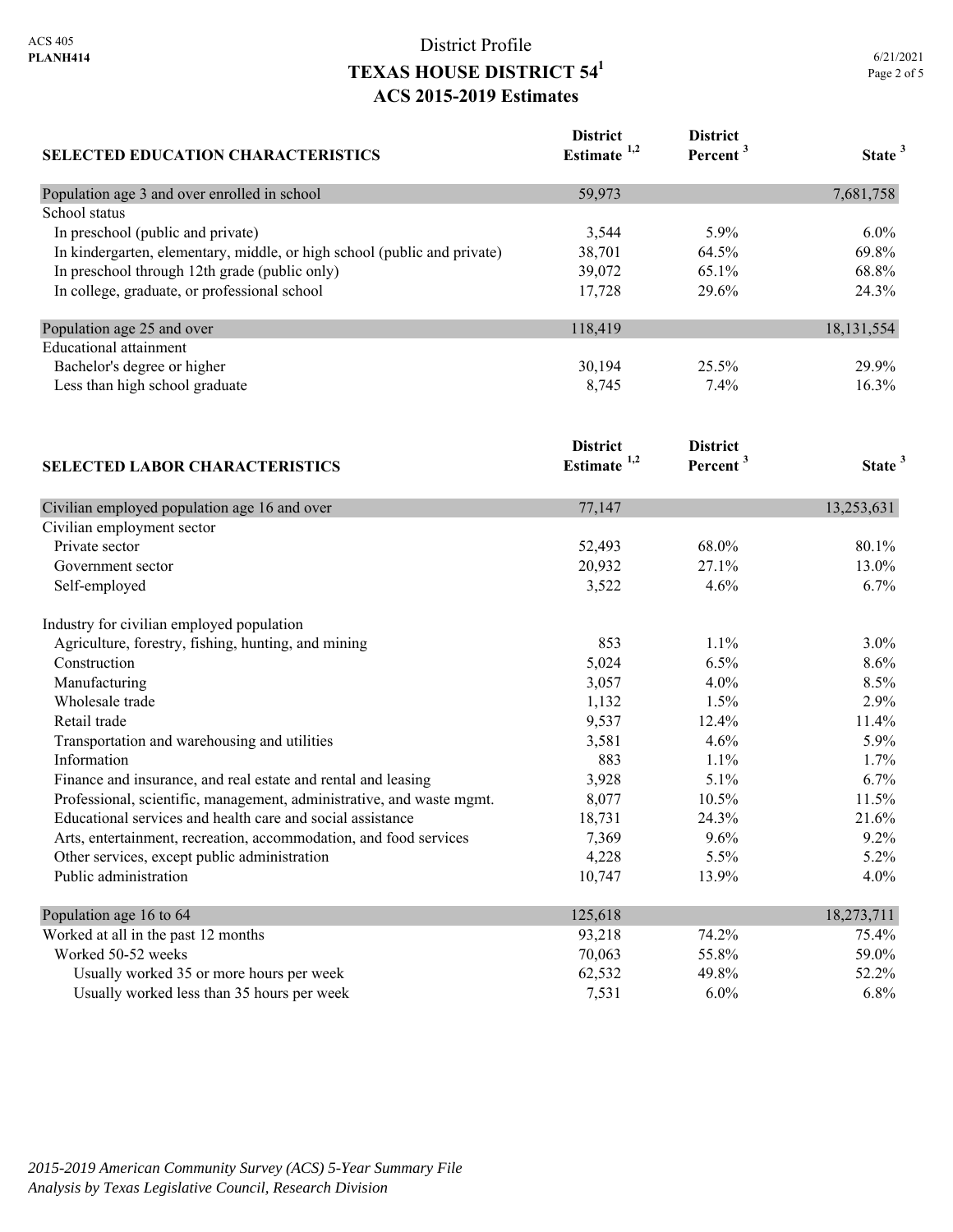| <b>SELECTED LABOR CHARACTERISTICS (continued)</b>               | <b>District</b><br>Estimate <sup>1,2</sup> | <b>District</b><br>Percent <sup>3</sup> | State <sup>3</sup> |
|-----------------------------------------------------------------|--------------------------------------------|-----------------------------------------|--------------------|
| Workers age 16 and over                                         | 84,898                                     |                                         | 13,115,511         |
| Means of transportation to work                                 |                                            |                                         |                    |
| Public transportation                                           | 471                                        | 0.6%                                    | 1.4%               |
| Private vehicle                                                 | 78,788                                     | 92.8%                                   | 90.5%              |
| Walk / bicycle / motorcycle                                     | 1,863                                      | 2.2%                                    | 1.9%               |
| Taxi / other means                                              | 452                                        | 0.5%                                    | 1.2%               |
| Worked at home                                                  | 3,324                                      | 3.9%                                    | 5.0%               |
| Travel time to work <sup>5</sup>                                |                                            |                                         |                    |
| Less than 15 minutes                                            | 26,005                                     | 30.6%                                   | 23.6%              |
| 15 minutes to 29 minutes                                        | 34,795                                     | 41.0%                                   | 34.2%              |
| 30 minutes to 44 minutes                                        | 10,770                                     | 12.7%                                   | 20.8%              |
| 45 minutes to 59 minutes                                        | 4,590                                      | 5.4%                                    | 8.3%               |
| 60 minutes or more                                              | 5,414                                      | 6.4%                                    | 8.1%               |
|                                                                 | <b>District</b>                            | <b>District</b>                         |                    |
| <b>SELECTED INCOME CHARACTERISTICS</b>                          | Estimate $1,2$                             | Percent <sup>3</sup>                    | State <sup>3</sup> |
| Persons in poverty <sup>6</sup>                                 | 23,804                                     | 12.4%                                   | 14.7%              |
| Per capita income <sup>4</sup>                                  | \$26,938                                   | NA                                      | \$31,277           |
| Number of households                                            | 68,443                                     |                                         | 9,691,647          |
| Annual household income                                         |                                            |                                         |                    |
| Less than \$10,000                                              | 4,009                                      | 5.9%                                    | 6.1%               |
| \$10,000 to \$24,999                                            | 7,530                                      | 11.0%                                   | 12.9%              |
| \$25,000 to \$49,999                                            | 16,536                                     | 24.2%                                   | 21.8%              |
| \$50,000 to \$99,999                                            | 24,961                                     | 36.5%                                   | 30.1%              |
| \$100,000 to \$199,999                                          | 13,107                                     | 19.2%                                   | 21.7%              |
| \$200,000 and over                                              | 2,300                                      | 3.4%                                    | 7.4%               |
| Households with social security income                          | 14,459                                     | 21.1%                                   | 25.6%              |
| Households with supplemental security income (SSI)              | 2,757                                      | 4.0%                                    | 4.7%               |
| Households with public assistance income <sup>7</sup>           | 644                                        | 0.9%                                    | 1.4%               |
| Households that received food stamps/SNAP in the past 12 months | 8,562                                      | 12.5%                                   | 11.8%              |
| Number of families living in poverty                            | 4,955                                      |                                         | 759,269            |
| With related children under age 18                              | 3,974                                      | 80.2%                                   | 77.1%              |
| Married couple families                                         | 1,417                                      | 28.6%                                   | 26.2%              |
| Single-parent families                                          | 2,557                                      | 51.6%                                   | 50.9%              |
| Female head of household                                        | 2,367                                      | 47.8%                                   | 44.4%              |
| Male head of household                                          | 190                                        | 3.8%                                    | 6.4%               |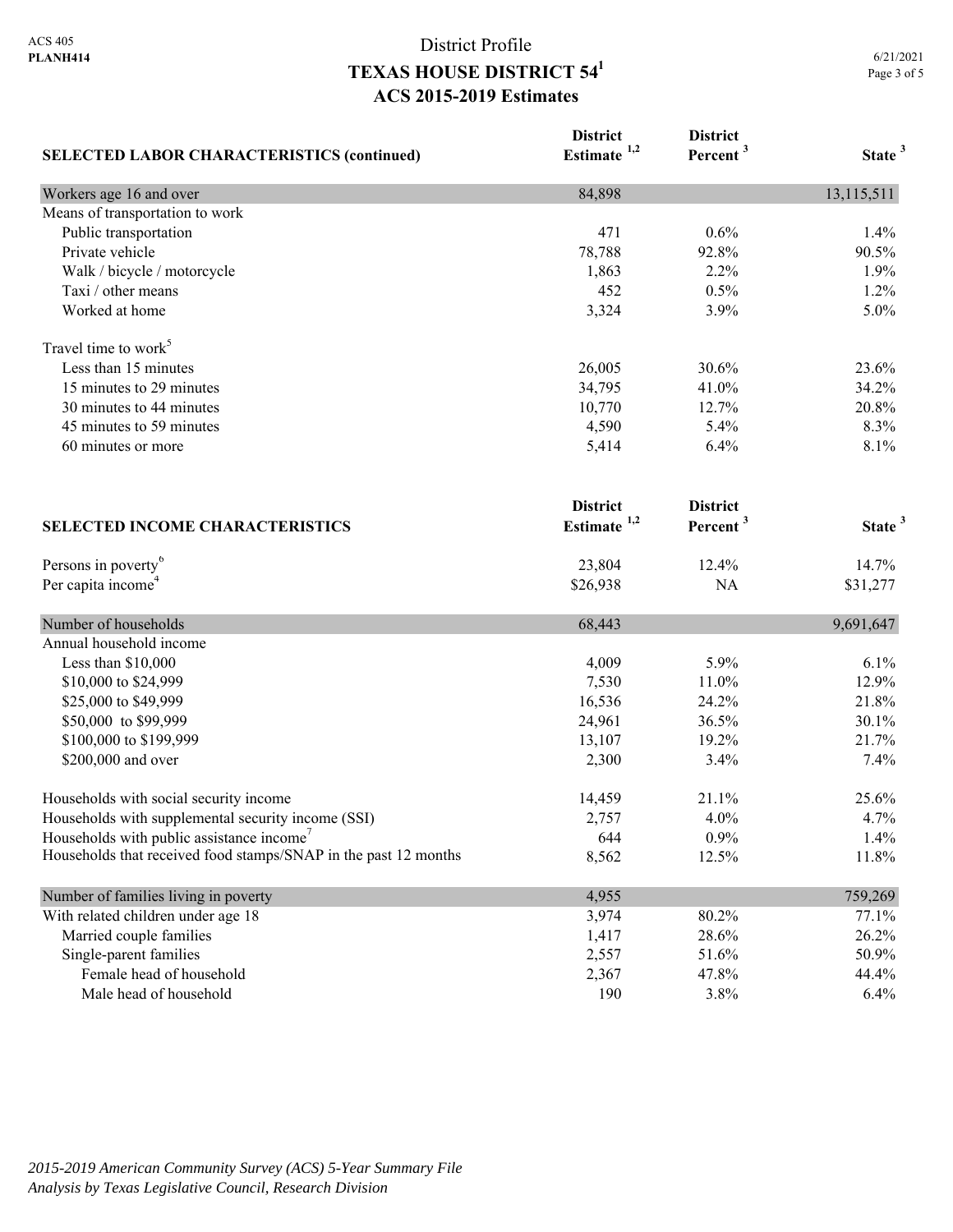6/21/2021 Page 4 of 5

| <b>SELECTED HOUSING CHARACTERISTICS</b>                                             | <b>District</b><br>Estimate $1,2$ | <b>District</b><br>Percent <sup>3</sup> | State <sup>3</sup> |
|-------------------------------------------------------------------------------------|-----------------------------------|-----------------------------------------|--------------------|
| Number of housing units                                                             | 77,379                            |                                         | 10,937,026         |
| Age of housing                                                                      |                                   |                                         |                    |
| Built in 2010 or later                                                              | 12,506                            | 16.2%                                   | 10.4%              |
| Built between 2000 and 2009                                                         | 24,159                            | 31.2%                                   | 19.3%              |
| Built between 1990 and 1999                                                         | 14,196                            | 18.3%                                   | 15.2%              |
| Built between 1970 and 1989                                                         | 20,104                            | 26.0%                                   | 31.4%              |
| Built before 1970                                                                   | 6,414                             | 8.3%                                    | 23.7%              |
| Occupancy status                                                                    |                                   |                                         |                    |
| Owner-occupied                                                                      | 38,994                            | 50.4%                                   | 54.9%              |
| Renter-occupied                                                                     | 29,449                            | 38.1%                                   | 33.7%              |
| Vacant                                                                              | 8,936                             | 11.5%                                   | 11.4%              |
| Median gross rent (contract rent plus estimated utility and fuel cost) <sup>4</sup> | \$973                             | NA                                      | \$1,045            |
| Median value of owner-occupied housing units <sup>4</sup>                           | \$156,800                         | NA                                      | \$172,500          |
| Number of owner-occupied housing units                                              | 38,994                            |                                         | 6,004,802          |
| Value of owner-occupied housing                                                     |                                   |                                         |                    |
| Less than \$50,000                                                                  | 2,543                             | 6.5%                                    | 8.9%               |
| \$50,000 to \$99,999                                                                | 5,887                             | 15.1%                                   | 16.5%              |
| \$100,000 to \$199,999                                                              | 18,034                            | 46.2%                                   | 32.2%              |
| \$200,000 to \$499,999                                                              | 11,110                            | 28.5%                                   | 34.8%              |
| \$500,000 and above                                                                 | 1,420                             | 3.6%                                    | 7.6%               |
| Selected monthly owner costs as a percentage of household income <sup>8</sup>       |                                   |                                         |                    |
| 35 percent or more                                                                  | 6,598                             | 16.9%                                   | 15.3%              |
| 20 to 34.9 percent                                                                  | 11,160                            | 28.6%                                   | 24.9%              |
| Less than 20 percent                                                                | 20,849                            | 53.5%                                   | 59.0%              |
| Vehicles available in owner-occupied housing units                                  |                                   |                                         |                    |
| No vehicle                                                                          | 548                               | 1.4%                                    | 2.1%               |
| One or more vehicles                                                                | 38,446                            | 98.6%                                   | 97.9%              |
| Number of renter-occupied housing units                                             | 29,449                            |                                         | 3,686,845          |
| Gross rent <sup>9</sup>                                                             |                                   |                                         |                    |
| Less than \$500                                                                     | 1,113                             | 3.8%                                    | 6.2%               |
| \$500 to \$749                                                                      | 5,331                             | 18.1%                                   | 13.4%              |
| \$750 to \$999                                                                      | 8,589                             | 29.2%                                   | 24.2%              |
| \$1,000 to \$1,249                                                                  | 6,021                             | 20.4%                                   | 20.7%              |
| \$1,250 and above                                                                   | 7,296                             | 24.8%                                   | 30.5%              |
| Gross rent as a percentage of household income <sup>8</sup>                         |                                   |                                         |                    |
| 35 percent or more                                                                  | 9,674                             | 32.9%                                   | 35.9%              |
| 20 to 34.9 percent                                                                  | 10,463                            | 35.5%                                   | 32.1%              |
| Less than 20 percent                                                                | 7,523                             | 25.5%                                   | 24.9%              |
| Vehicles available in renter-occupied housing units                                 |                                   |                                         |                    |
| No vehicle                                                                          | 2,538                             | 8.6%                                    | 10.5%              |
| One or more vehicles                                                                | 26,911                            | 91.4%                                   | 89.5%              |